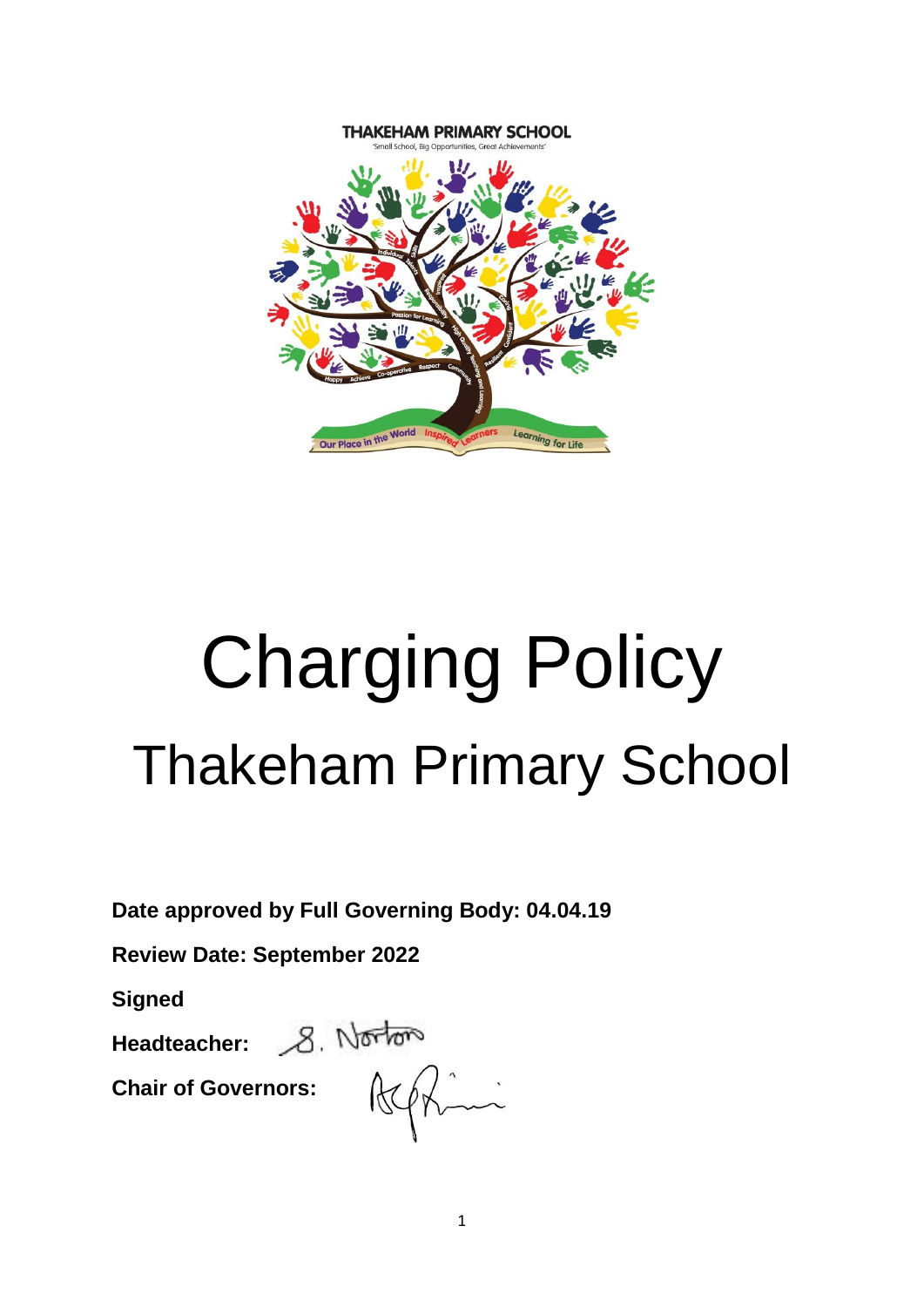# **Purpose of the policy**

The purpose of this policy is to provide clear information about charging and voluntary contributions for Thakeham's school activities.

## **Voluntary Contributions**

In general, no charge can be made for admitting pupils to maintained schools. Where education is provided wholly or mainly during school hours, it should be free. It is therefore not possible to levy a compulsory charge for transport or admission costs for swimming lessons or for visits to museums, etc. during school hours. We follow the West Sussex policy for charging for school activities that mirrors the information given in the Department for Education's advice document published in November 2013 [\(https://www.education.gov.uk/aboutdfe/advice/f00213976/school-charging\)](https://www.education.gov.uk/aboutdfe/advice/f00213976/school-charging).

No compulsory charge will be made for any activity which takes place during school hours. Any contribution is entirely voluntary, and the pupils of parents who are unable or unwilling to contribute are not discriminated against. However, where there are not enough voluntary contributions to make the activity possible, and there is no way to make up the shortfall, then the activity will be cancelled.

#### **Arrangements**

All letters regarding contributions for school activities will make it clear that these are voluntary, and that children of parents who do not contribute will not be treated differently. If any parents have any financial difficulty (no child will be prevented from taking part) they will be invited to talk to the Headteacher who will come to an agreed arrangement e.g staggered payments.

#### **Residential trips**

Special rules apply for residential activities. Please see letter template in Appendix 1.

#### **a) In School Hours**

If a residential activity takes place largely during school time (50% or more of the whole time spent on the activity occurs within schools hours), it meets the requirements of the syllabus for a public examination or is to do with the national curriculum or religious education, no charge will be made either for the education or for the cost of travel. However, charges not exceeding the actual cost for the individual pupil will be made for board and lodging. Voluntary contributions (as above) will be requested.

Children whose parents are in receipt of the following support payments will, in addition to having a free school lunch entitlement, also be entitled to the remission of these charges:

- Universal Credit in prescribed circumstances
- Income support Income-based Jobseeker's Allowance (IBJSA)
- Support under part VI of the Immigration and Asylum Act 1999

• Child Tax Credit, (provided that the parent is not entitled to Working Tax Credit, and their annual Income, assessed by HMRC does not exceed £16,190 for the year 2013/14

• Guaranteed element of State Pension Credit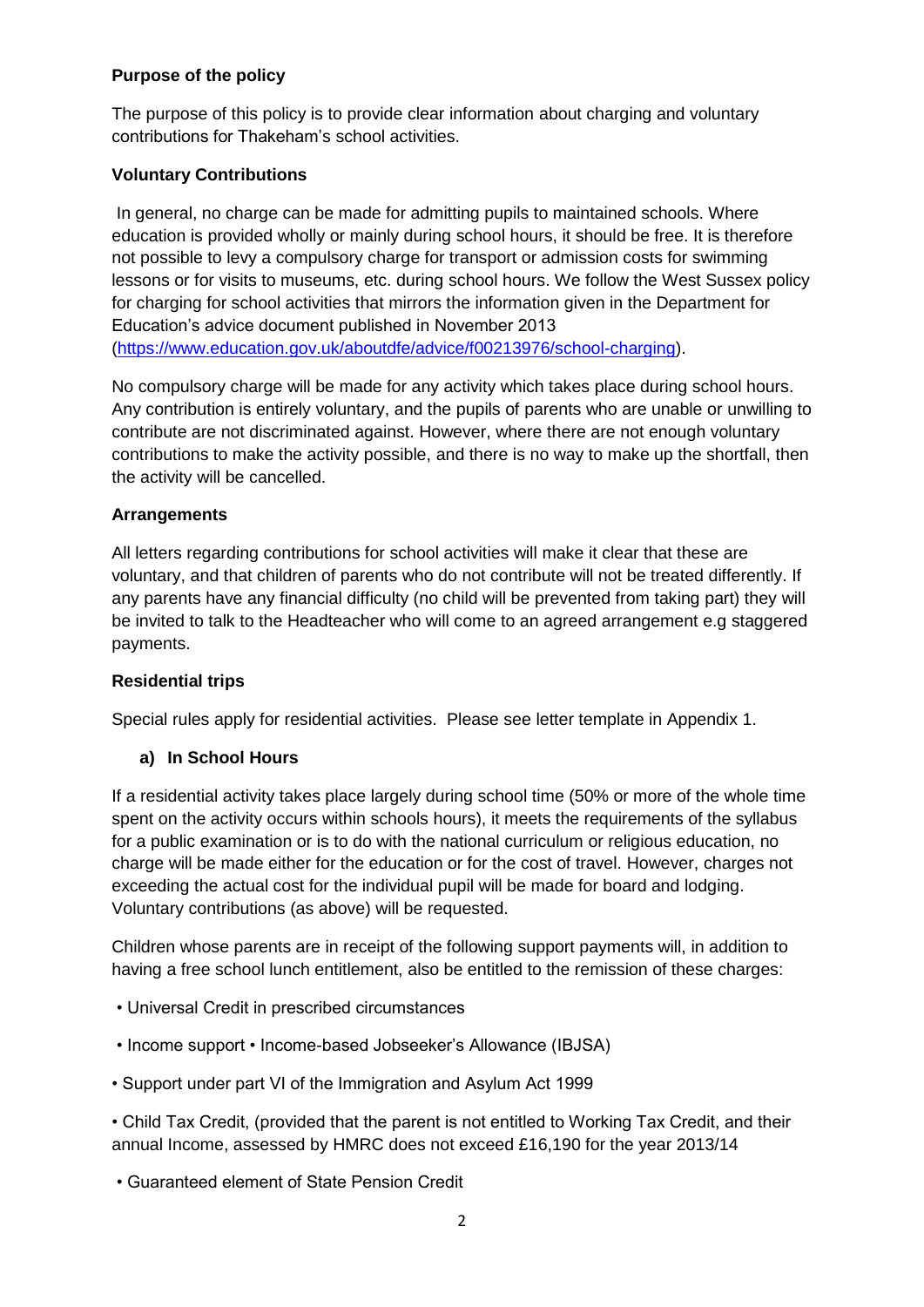• An income related employment and support allowance that was introduced on 27 October 2008

# **b) Outside School Hours**

An activity is deemed to take place out of school hours if 50% or more of the whole time spent on the activity occurs out of school hours. In this case, and for a residential trip, this will be considered as an 'optional extra' and a charge will be levied which includes an appropriate element for travel costs, board and lodging costs, materials and other equipment, non-teaching costs and teaching staff costs. This charge will not exceed the actual cost of the provision. Parents in receipt of the allowances identified above have the same entitlements.

# **Music Tuition**

There will be no charge for musical tuition if the teaching is an essential part of either the national curriculum or a public examination syllabus or is provided under the first access to the Key Stage 2 Instrumental and Vocal Tuition Programme. For other musical tuition, charges will be made for individuals or groups up to 35 to play a musical instrument, and for the hire and repair of instruments which are used for instrumental tuition at school. No charge will be made in respect of a pupil who is looked after by the local authority (within the meaning of section 22(l) of the Children Act 1989).

## **After School Clubs**

Extra-curricular clubs may incur a charge depending on the provider. Use of pupil premium funding may be used on an individual needs basis.

The Governing Body will review this policy every 3 years, and as necessary due to any changes in legislation.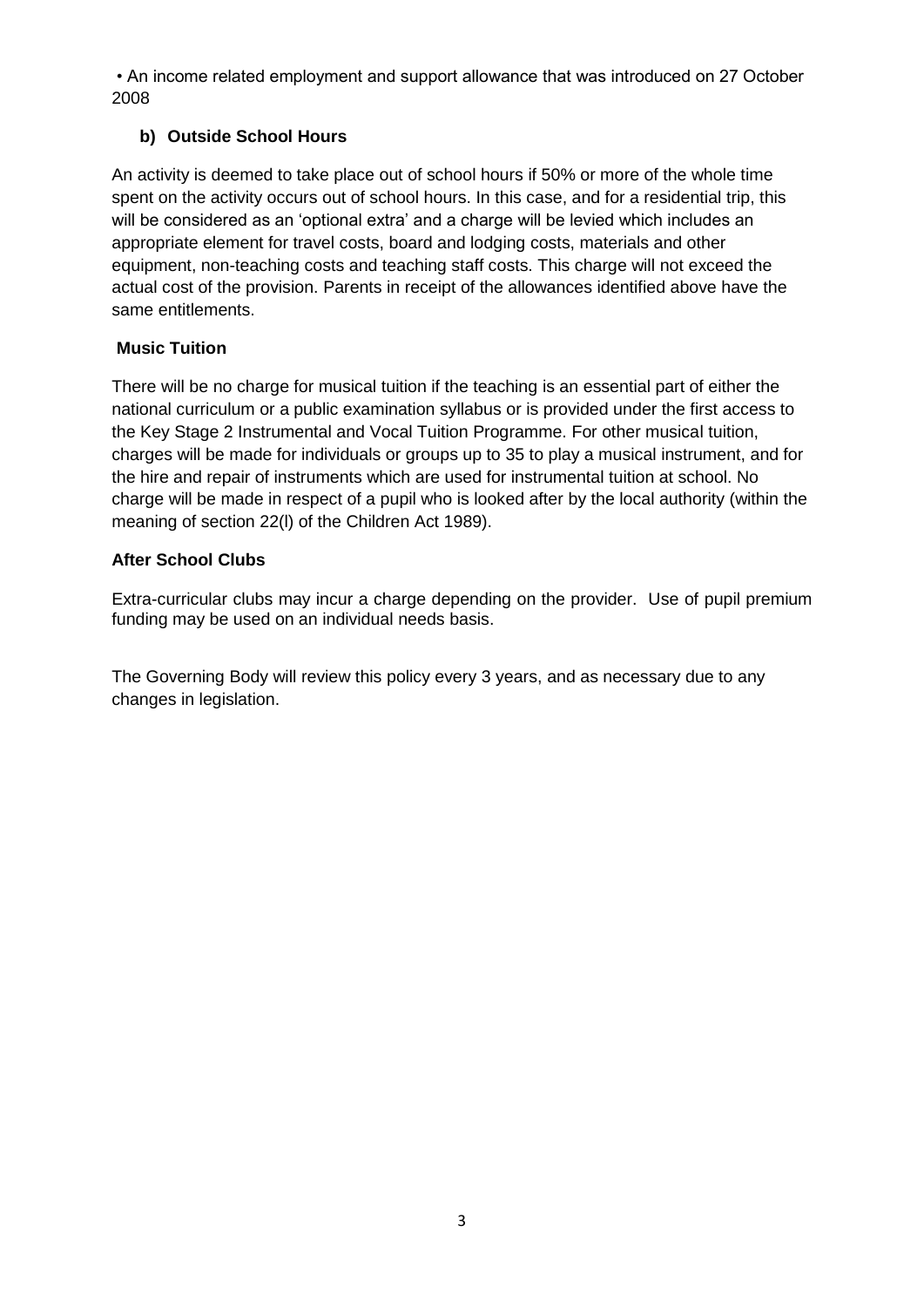Dear Parent,

#### Visit to xxxxxxxxxxxxxxxxxxxxxxxx

It is intended to arrange a visit for Class xxx/xx pupils to xxxxxxx on (date). The journey will be by coach, leaving school at xxx am. Arrival back at school will be at about xxx p.m. and, if you wish your child to participate, you would need to meet your child, or make arrangements for his/her collection, at that time.

You are invited to make a voluntary contribution of £x to cover the cost of the transport and other incidental expenses, but you would need to provide a packed lunch. Although the contribution is voluntary, I do need to point out that it is probable that the visit could not take place unless all parents, who are able, are willing to contribute.

I appreciate that some families might find it particularly difficult to contribute all or part of the suggested sum, and if you feel that you are in such a position, please do not hesitate to contact me in confidence to discuss whether some suitable arrangements can be made to cover the cost of your child's participation.

I also need to stress that if a family were unable contribute, and the trip were still to proceed, no child with the class/year group for whom the trip is intended will be disadvantaged and be left out of the activity.

Yours sincerely